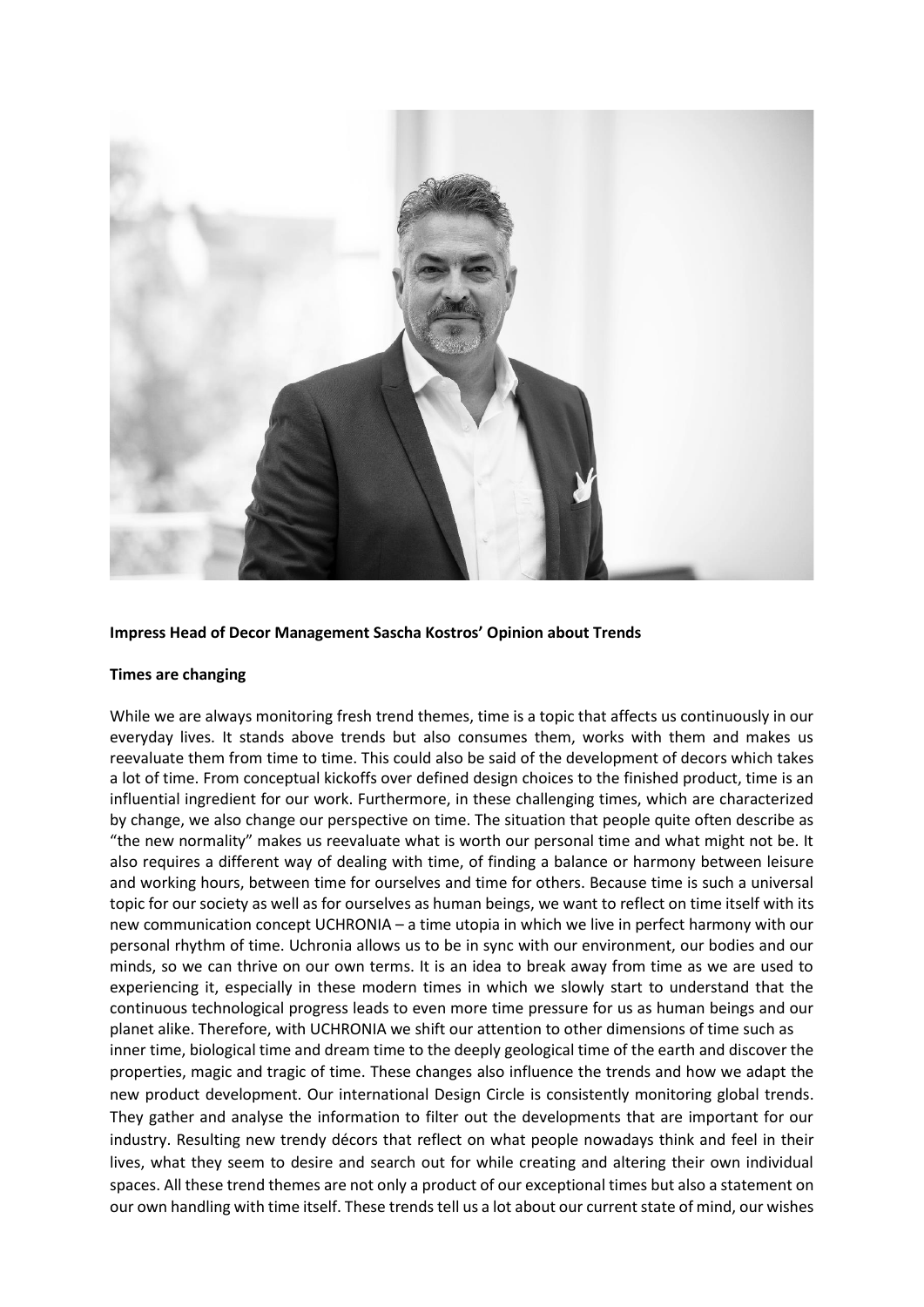and hopes for our present as well as for our future – and maybe even about our longing for UCHRONIA. In relation to UCHRONIA individual trends were defined.

Stay up to date and follow us on Instagram: https://www.instagram.com/impressdecorgroup/

Sascha Kostros Head of Décor Management

**Emergent Utopias.** This trend is all about balance and contrast. A growing closeness between the city and nature as citizens rethink the value of urban living and demand a healthier and more balanced lifestyle. Our towns and cities facilitate a life more connected to nature and heritage, not just a short commute. With office and retail spaces sitting empty, we are left to wonder; what comes next? And how might we build back better? In the emergent city, old and new sit alongside each other in innovative combinations. The new is purposefully, obviously modern and the old is celebrated as it stands, preserved rather than reconstructed. We dig down to discover the ancient roots of our civilisation, as well as building up to explore the future. Warm colour and earthy materials come to the fore to keep us grounded. In the wake of the pandemic, we seek mental and physical resilience, avoiding stress and burnout.





**Sensory Healing.** Never before have we been so aware of the impact of our environment on our physical and mental health. Whilst past events prompted us to embrace vulnerability, the emerging field of neuroaesthetics is shedding light on the ways in which the design of products or spaces around you can influence your mental state. Homes are designed to help people detox from noise and distraction. Darker spaces gain appeal in the name of sensory austerity  $-$  the practice of desensitising one sense to heighten another. Low distraction settings have gained popularity in the hospitality industry as restaurants look to bring attention back to the flavours and experience of food. Design is tactile without being distracting and soft uni-colour flows from space to space. In the wake of the pandemic, we seek for mental and physical resilience.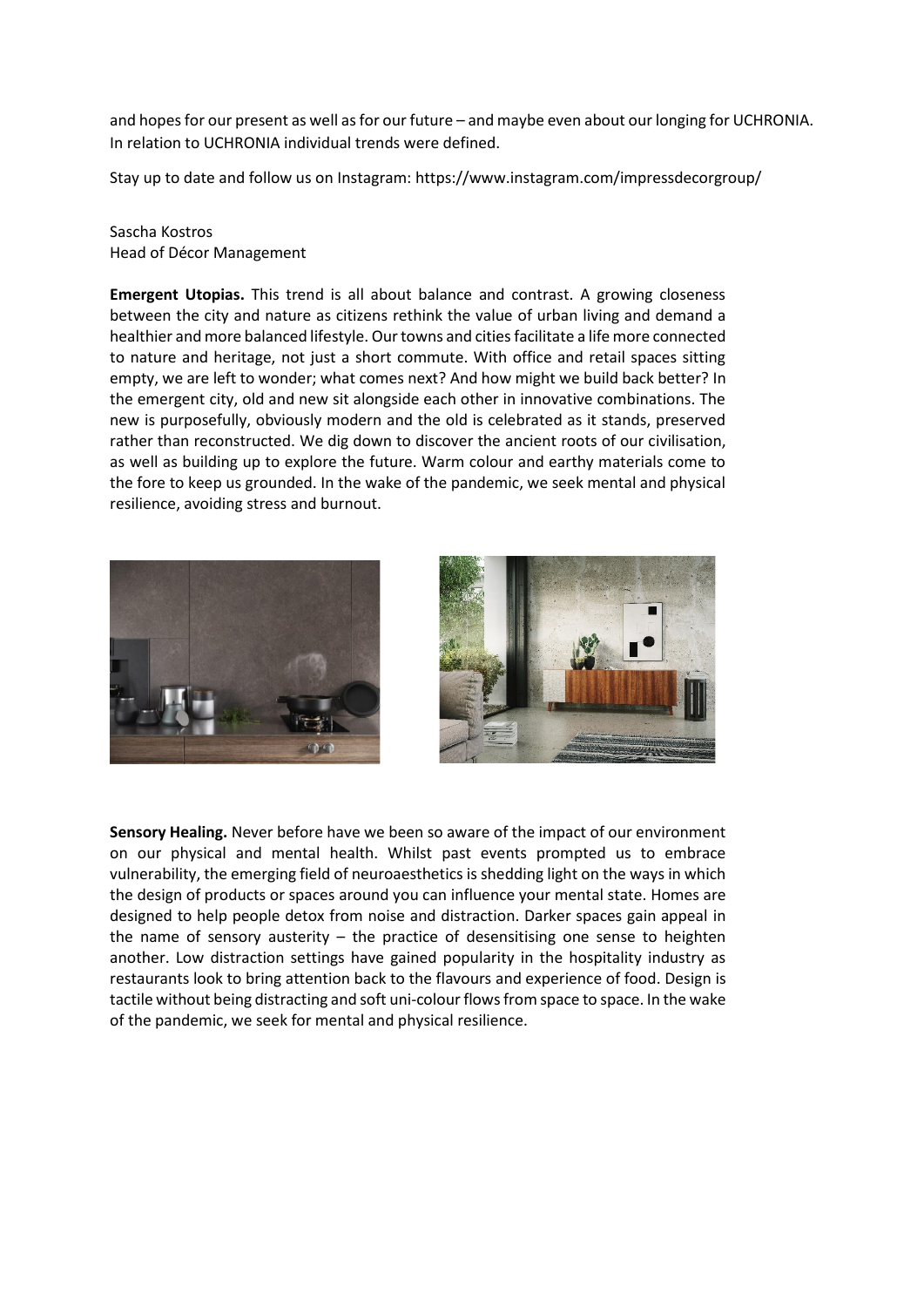

**Humbly Crafted.** Closed borders and restricted travel have opened up our eyes to the wonderful resources at our fingertips. Consumers around the world are rediscovering their own region and celebrating the specialist crafts, heritage and ingredients to be found on their doorstep. Designers are experimenting to reinvent items with a regenerative or transient nature. Biomaterials, or grown materials (like mycelium), drive a trend towards more organic materials that look like they have been grown rather than engineered and colour effects are inspired by botanical dyes. Décor trends include authenticity, naturalness and thus build the bridge to sustainable materials and handmade products. Find more of our decors on our website: https://www.impress.biz/en/





**Joyful Home.** This trend is driven primarily by the need for optimism and joyfulness. As we finally enter the 'roaring twenties' householders will want to surround themselves with things that bring them joy, whether that's being with family and friends or the objects they surround themselves with. Art, colour, shape and materials all feed into this aesthetic of joy and positivity. A 'take us as we come' attitude crosses over from social media to interiors and the home becomes a canvas for genuine self-expression and personality. Standing out beats blending in and a DIY approach makes your home unique to you.